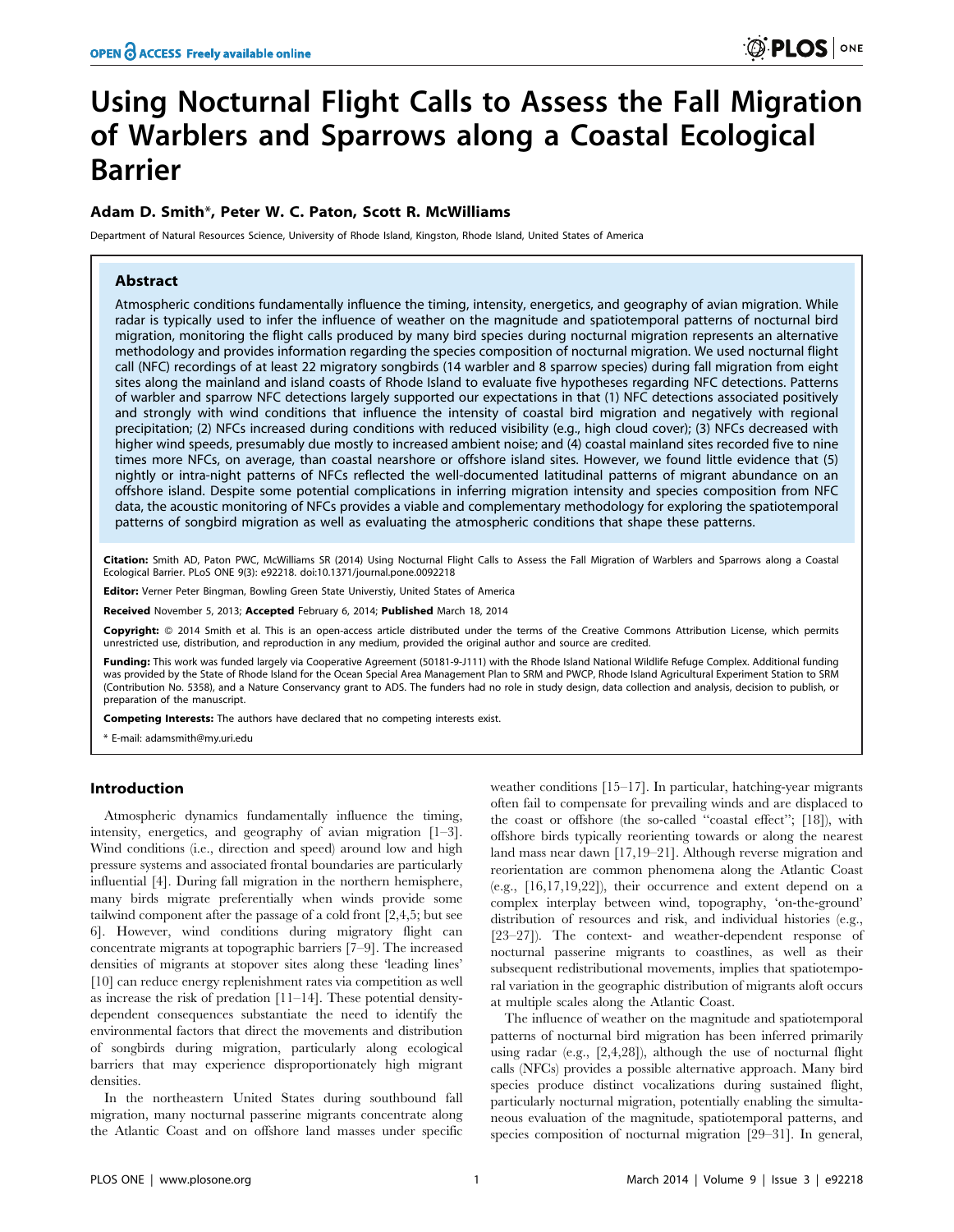the temporal patterns of NFC detections associate positively with the migration intensity inferred from radar [32–34]. However, certain atmospheric conditions complicate the relationship between NFC detections and the number of birds aloft – NFC detections increase when visual communication is limited (e.g., low visibility and cloud ceiling, high cloud cover; summarized in [35]), but decrease with increasing ambient noise [32,36]. Understanding these influences on the spatiotemporal patterns of NFCs will improve our ability to infer the spatial distribution and abundance of songbirds along their migration routes and ecological barriers.

We evaluated five hypotheses regarding the detection of migrant songbird NFCs along the Atlantic Coast of southern New England in relation to atmospheric and ambient conditions, as well as coastal context: (1) NFC detections vary strongly with the atmospheric conditions that influence the intensity of bird migration in general and coastal migration in particular (e.g., front passage, wind conditions, and precipitation; [2,4]); (2) NFC detections increase under conditions expected to hinder visual communication (i.e., cloudy skies with low ceilings and reduced visibility); (3) NFC detections decrease in association with weather conditions that increase ambient noise, particularly high winds, as well as other non-wind sources of ambient noise. Finally, we expected NFC detections to vary with geographic context (i.e., relative coastal position) among sites in coastal Rhode Island. Specifically, we expected (4) more NFC detections at mainland sites relative to offshore sites, and that (5) total NFC detections and intra-night patterns of NFC detections on an offshore island would vary according to well-documented latitudinal patterns of migrant abundance on the island (i.e., migrants concentrate at the northern end of the island; [20,37]).

## Materials and Methods

During fall 2010–2011, we monitored NFC of songbirds at eight sites in southern Rhode Island, USA: two along the mainland coast (Figure 1; sites N and T), one along the southern coast of Aquidneck Island, a large  $(98 \text{ km}^2)$  nearshore island at the southern end of Narragansett Bay (Figure 1; site S), and five sites along the periphery of Block Island  $(25 \text{ km}^2)$ , an offshore island located approximately 15 km south of mainland Rhode Island (Figure 1; sites C, K, L, P and W). We placed six microphones (Figure 1; sites K, L, N, S, T, and W) on protected, public lands with the authorization of the property manager; we placed the remaining two microphones (Figure 1; sites C and P) on private property with the authorization of the property owners. At each site, we recorded NFCs with a microphone (SMX-NFC; Wildlife Acoustics, Inc., Concord, MA) attached to a passive recorder (SM2BAT, 24 kHz sampling rate; Wildlife Acoustics, Inc., Concord, MA) set to maximum gain (+60 dB). The SMX-NFC possessed a relatively flat frequency response from 2–12 kHz. We mounted each microphone approximately 5–5.5 m above the ground and above the height of prevailing coastal shrub vegetation. We located monitoring sites far from artificial lighting which can disorient and concentrate nocturnal songbird migrants (reviewed in [38]), as well as anthropogenic disturbance and noise. Thus, we expected little anthropogenic influence on the calling patterns documented herein. We recorded NFCs from evening civil twilight to morning civil twilight (i.e., sun elevation approximately  $6^{\circ}$  below the horizon), from 8 September to 8 November in 2010 and from 8 September to 10 November in 2011. However, we truncated the recordings 15 min prior to morning civil twilight (about 45 min prior to sunrise) due to frequent vocalizations from birds on the ground near the microphone; the resulting nightly recordings increased in length



Figure 1. Microphone and weather station locations used to assess nocturnal flight call activity of migrating songbirds. Locations of microphones (circles) and National Weather Service ASOS stations (flags) used to examine the relationship between atmospheric conditions and the nocturnal flight call activity of migrating songbirds in southern Rhode Island (RI), Connecticut (CT), and New York (NY), USA, from September to November, 2010–2011. Microphone locations: N – Ninigret, T – Trustom, S – Sachuest, K – Kurz, W – Wash, L – Lapham, P – Pyne, and C – Comings. ASOS stations: 1 - Providence/T. F. Green State Airport, 2 - Newport State Airport, 3 - Westerly State Airport, 4 - Groton-New London Airport, and 5 - Montauk Airport. See text for more details. doi:10.1371/journal.pone.0092218.g001

(10.3–13.0 h) over the course of the recording seasons. Occasional equipment malfunctions resulted in incomplete coverage during these periods, and we did not record at all sites in each year (Table 1).

We filtered potential flight calls from nightly recordings using a band-limited energy detector algorithm in Raven Pro 1.3 (Build 32, Cornell Lab of Ornithology, Ithaca, NY). We specified the algorithm to extract high frequency band flight calls (i.e., within the frequency range of 6–11 kHz), which included most migratory species of warblers (Parulidae) and sparrows (Emberizidae) in eastern North America [29,30]. We restricted our analysis to high frequency flight calls because ambient noise in the 1–5 kHz frequency range (e.g., wind, insects, or amphibians) consistently precluded the extraction of flight calls from species producing lowand mid-frequency vocalizations (e.g., thrushes, grosbeaks, tanagers). Within this 6–11 kHz frequency range, we configured the algorithm to extract potential calls 23–398 ms in duration and separated by at least 98 ms, with a signal-to-noise threshold of 3.5 dB and 30% minimum signal occupancy. We estimated the background noise against which the signal of potential calls was compared as the median power (dB) within a 12 s block with a hop size of 243 ms. We exported potential calls to individual timestamped audio (\*.wav) files. We then generated a spectrogram of each audio file using GlassOFire ([www.oldbird.org\)](www.oldbird.org) from which we manually classified calls and discarded false detections (e.g., wind, insects, rain drops, non-flight call vocalizations). To assess the effects of varying ambient noise on the detection of high frequency flight calls, we used Raven Pro to calculate the average power (dB) in the 6–11 kHz frequency range during the first hour of each night at each microphone.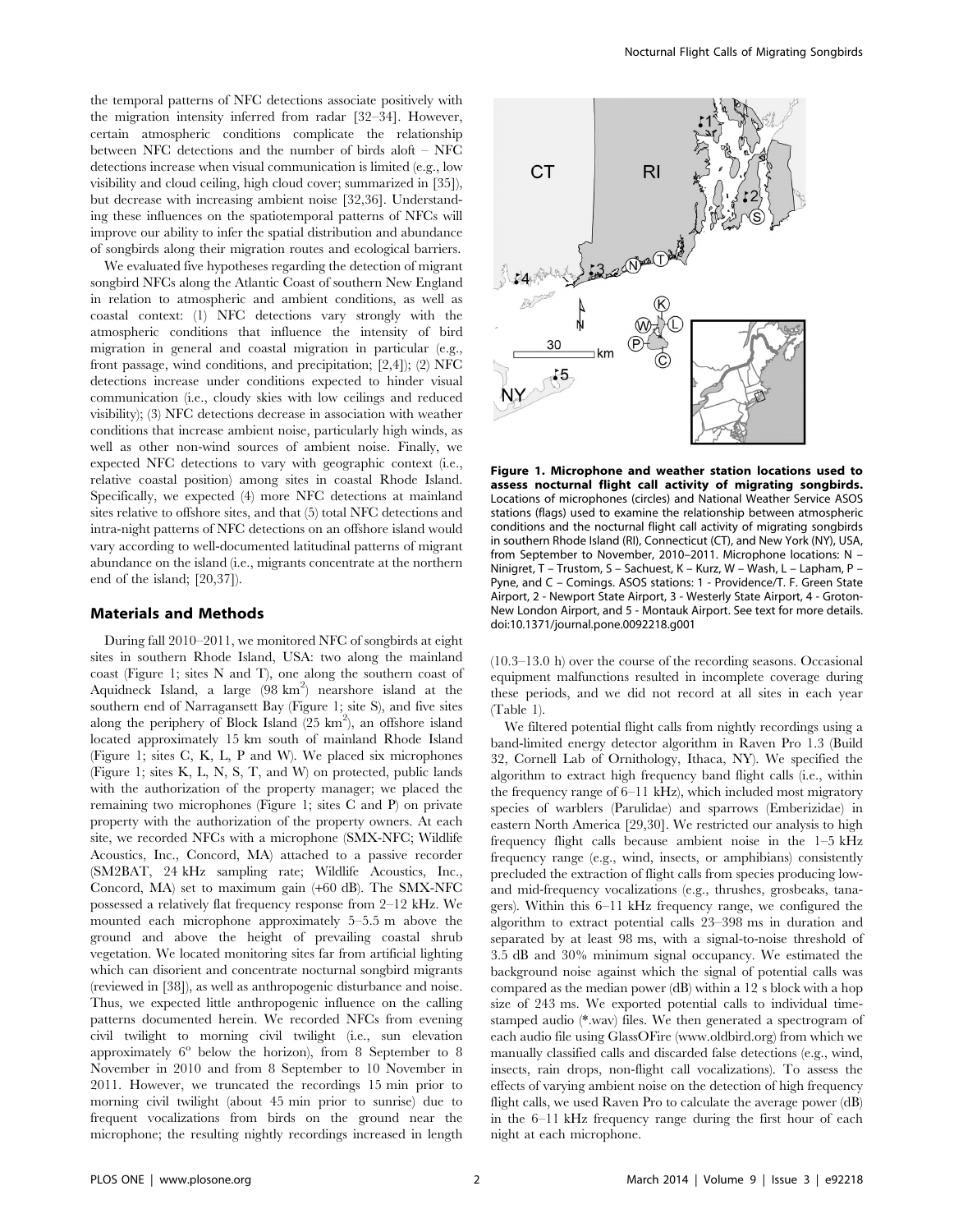Table 1. Operational summary of nocturnal flight call microphones at eight locations in southern Rhode Island, USA, during the 2010 - 2011 fall migrations.

|      |                              | <b>Mainland</b>          |                          |                 | <b>Block Island</b> |        |        |       |                |  |
|------|------------------------------|--------------------------|--------------------------|-----------------|---------------------|--------|--------|-------|----------------|--|
| Year |                              | <b>Ninigret</b>          | <b>Trustom</b>           | <b>Sachuest</b> | <b>Kurz</b>         | Wash   | Lapham | Pyne  | <b>Comings</b> |  |
| 2010 | Start night                  | $\overline{\phantom{a}}$ | $\overline{\phantom{a}}$ | 14 Sep          | 8 Sep               | 11 Sep | 8 Sep  | 9 Sep | 12 Sep         |  |
|      | $#$ nights operated/recorded |                          |                          | 56/45           | 62/52               | 59/51  | 62/24  | 61/61 | 58/58          |  |
| 2011 | Start night                  | 8 Sep                    | 8 Sep                    | 8 Sep           | 9 Sep               | 9 Sep  | 9 Sep  |       | 9 Sep          |  |
|      | $#$ nights operated/recorded | 64/63                    | 64/58                    | 64/58           | 63/57               | 63/31  | 63/51  |       | 63/29          |  |

Discrepancies between the number of nights operated and number of nights recorded indicate that an equipment malfunction precluded recording. Monitoring ended on 8 November in 2010 and 10 November in 2011.

doi:10.1371/journal.pone.0092218.t001

We assigned NFCs to species when possible, but more commonly into a complex of similar species [30]. We further aggregated these species complexes into two families for analysis: warblers and sparrows (Table 2). While some species complexes initially contained NFCs from both families, we carefully separated presumed sparrow from warbler NFCs, typically by call length. Approximately 10% of detected flight calls were too weak to assign confidently to the level of family (9%) or belonged to other bird families (e.g., Indigo Buntings, Passerina cyanea; 1%); we excluded these calls from further analyses.

### Regional atmospheric conditions

We derived atmospheric conditions based primarily on weather data from observations at five National Weather Service Automated Surface Observing System (ASOS) stations occurring within 50 km of the centroid of microphone locations (Figure 1). ASOS reports wind speed and direction (recorded approximately 10 m above ground level), as well as precipitation amount, every minute, although the data are derived from accumulations over the previous 1 or 2 min; visibility, cloud cover, and cloud ceiling data were reported every 5 min. We calculated wind profit from wind direction and wind speed [39]; wind profit represents the distance a bird is drifted toward a specified target direction in a fixed time interval through only the effect of wind. Typically, the target direction is the migratory goal, but we specified due southeast (135°) as the target direction to better capture those combinations of wind direction and speed that indicate recent cold front passage and are also more likely to induce a coastal flight path, and perhaps the coastal effect [18], in migrating birds. We calculated nightly averages for weather variables from evening to morning civil twilight, thus encompassing the period of active monitoring. We also calculated the proportion of hours during a given night with at least one ASOS station reporting precipitation. Additional details of weather data acquisition and manipulation are available from the authors.

## Analysis

We used generalized additive models (GAMs; [40,41]) to explore the association between regional atmospheric conditions on NFC detections and differences in NFC rates among sites. GAMs accommodate potential nonlinear changes in calling activity with predictor variables while allowing us to incorporate serial correlation [41]; we implemented them using the gamm function of the mgcv package [42] in R, version 2.15.2 [43]. We estimated GAMs separately for warblers and sparrows. For each group, we modeled the number of nightly NFC detections as a sum of explanatory variables using a GAM with the following formulation:

$$
E[NFC] = \exp[\beta_0 + f_{\text{season}}(\text{season}, \text{site}) + \beta_{\text{site}}(\text{site})
$$

 $+\beta_{\text{year}}(\text{year})+\beta_{\text{windspeed}}(\text{windspeed})$ 

 $+\beta_{\text{windowofft}}(\text{windowofft})+\beta_{\text{precription}}(\text{precription})$ 

- $+\beta_{\text{skvcover}}(\text{skycover})$
- $+\beta_{\text{visibility}}(\text{visibility})+\beta_{\text{noise}}(\text{noise})$

where NFC  $\sim$  NegativeBinomial( $\theta$ ),  $\beta_{\theta}$  is an intercept, and the remaining  $\beta$ s describe their associated explanatory variables;  $\beta_{site}$ and  $\beta_{\text{year}}$  are categorical variables and comprise seven and two parameters, respectively. We fit a single smooth term  $(f_{season, site})$  to allow for potential nonlinear seasonal (i.e., day of year) effects using the default thin plate regression spline; we allowed this smooth to interact with the categorical *site* variable, resulting in the possible estimation of separate smooths for each site. We did not evaluate any additional interactions to avoid over-parameterizing the model relative to the data, nor did we expect interactions among atmospheric conditions to possess much ecological relevance. We estimated the  $\theta$  parameter for the negative binomial distribution with a similarly-structured generalized linear model, although replaced the spline for seasonal effects with a third-order polynomial. A first-order autoregressive (AR-1) error structure reasonably accounted for serial correlation in residuals. We grouped the correlation structure within each site and year combination to expedite GAM estimation [41]. We centered and scaled by one standard deviation all continuous model input variables to improve estimation and facilitate the assessment of the relative importance of atmospheric conditions to NFC detections [44]; we did not modify the categorical *site* or *year* variables. We omitted cloud ceiling from consideration prior to analysis due to its high collinearity with cloud cover (i.e., variance inflation factor  $> 10$ ; r = -0.97, df = 124, P<0.0001). To avoid biased parameter estimates and standard errors when evaluating hypotheses, we did not eliminate any terms from the models [45]. Finally, we estimated the average seasonal discrepancy in NFC detections between mainland sites and island sites with two additional GAMs (i.e., warblers and sparrows) that dichotomized recording sites according to this geographic context.

We compared automated detections with manually quantified NFCs in a sample of 10-minute recordings to evaluate the effectiveness of our automated detector settings. We selected 12 recordings from each site, with two notable constraints: recordings contained  $\geq$ 4 warbler or sparrow NFCs (median = 7; maximum = 45) and occurred on separate nights. We again ignored NFCs too weak to assign confidently to warblers or sparrows, or NFCs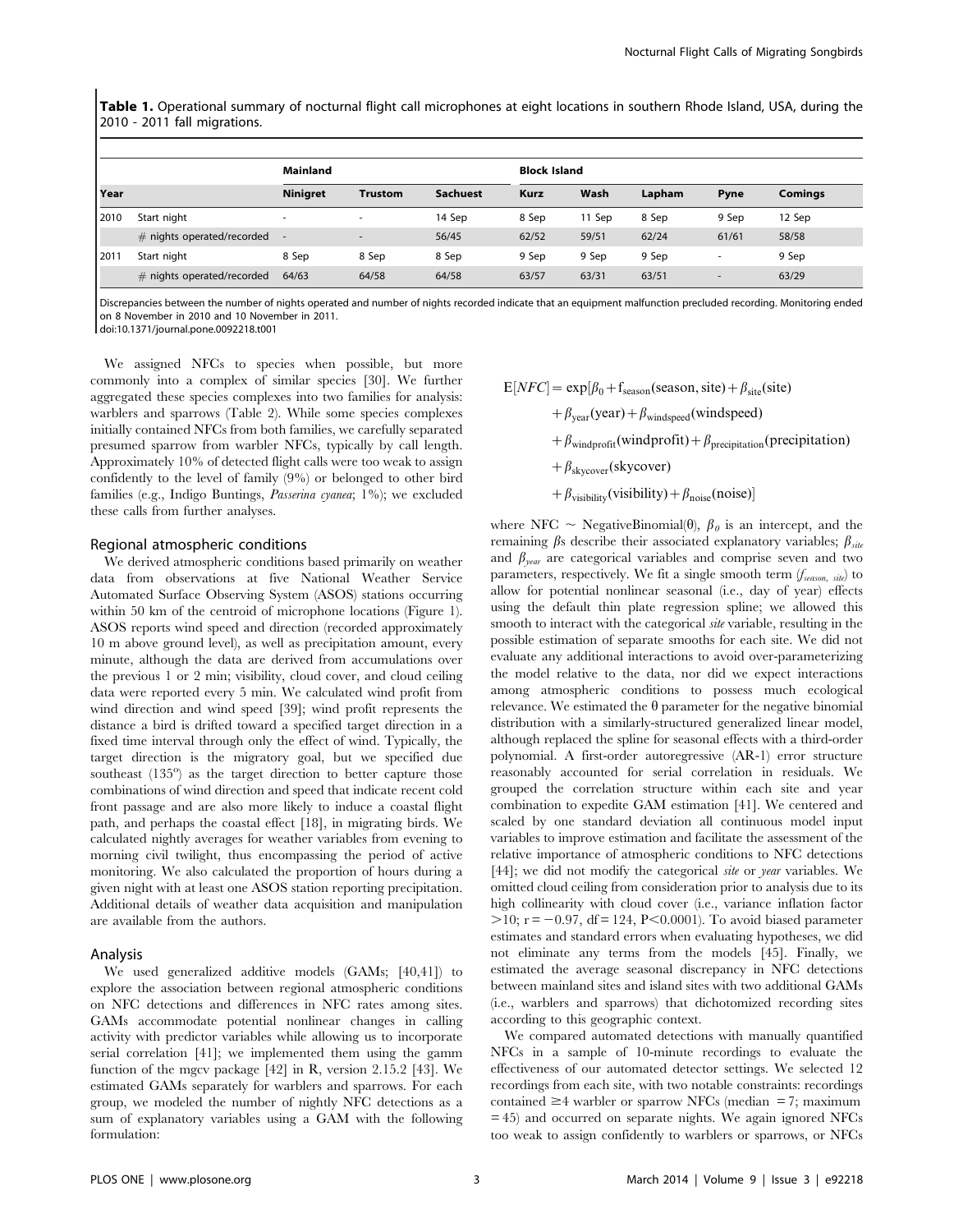Table 2. Classification of nocturnal flight calls (NFCs) of migrating warblers (Parulidae) and sparrows (Emberizidae) recorded in southern Rhode Island, USA, during autumn in 2010 and 2011.

| <b>Classification<sup>a</sup></b> |             |              | <b>Number of NFCs</b> |                                                                                                                                                                                                                                                                                               |
|-----------------------------------|-------------|--------------|-----------------------|-----------------------------------------------------------------------------------------------------------------------------------------------------------------------------------------------------------------------------------------------------------------------------------------------|
| Group                             | Complex     | 2010         | 2011                  | Dominant constituent species <sup>b</sup>                                                                                                                                                                                                                                                     |
| Warbers                           | ZEEP        | 2,424        | 14,712                | Blackpoll Warbler, Northern Waterthrush, Common Yellowthroat*, Magnolia Warbler; minor: Bay-<br>breasted Warbler, Yellow Warbler, Connecticut Warbler, Chestnut-sided Warbler*, Black-and-white<br>Warbler, Cape May Warbler; rare: Hooded Warbler, Blackburnian Warbler, Worm-eating Warbler |
|                                   | 1BUP        | 2,776        | 2,415                 | Yellow-rumped Warbler*; minor: Ovenbird, American Redstart, Black-throated Blue Warbler; rare:<br>Blue-winged Warbler, Golden-winged Warbler                                                                                                                                                  |
|                                   | 1BDN        | 295          | 1,337                 | Northern Parula, Palm Warbler*; minor: Cape May Warbler, Pine Warbler*; rare: Prairie Warbler*                                                                                                                                                                                                |
|                                   | <b>NOPA</b> | 218          | 576                   | Northern Parula*                                                                                                                                                                                                                                                                              |
|                                   | AMRE        | 282          | 394                   | American Redstart                                                                                                                                                                                                                                                                             |
|                                   | COYE        | 119          | 421                   | Common Yellowthroat*                                                                                                                                                                                                                                                                          |
|                                   | 2BUP        | 112          | 383                   | Yellow-rumped Warbler*, Nashville Warbler, Tennessee Warbler; minor: Black-throated Green<br>Warbler, Mourning Warbler; rare: Orange-crowned Warbler                                                                                                                                          |
|                                   | <b>BAWW</b> | 92           | 198                   | Black-and-white Warbler                                                                                                                                                                                                                                                                       |
|                                   | <b>OVEN</b> | 95           | 137                   | Ovenbird                                                                                                                                                                                                                                                                                      |
|                                   | <b>PAWA</b> | 96           | 134                   | Palm Warbler*                                                                                                                                                                                                                                                                                 |
|                                   | <b>BTBW</b> | 17           | 47                    | <b>Black-throated Blue Warbler</b>                                                                                                                                                                                                                                                            |
|                                   | <b>CSWA</b> | 20           | 41                    | Chestnut-sided Warbler*                                                                                                                                                                                                                                                                       |
|                                   | <b>NOWA</b> | 13           | 38                    | Northern Waterthrush                                                                                                                                                                                                                                                                          |
|                                   | <b>MOWA</b> | 17           | 18                    | Mourning Warbler                                                                                                                                                                                                                                                                              |
|                                   | CAWA        | 9            | 6                     | Canada Warbler                                                                                                                                                                                                                                                                                |
|                                   | <b>WIWA</b> | $\mathbf{0}$ | 10                    | Wilson's Warbler                                                                                                                                                                                                                                                                              |
| Sparrows                          | <b>SPAR</b> | 2,396        | 5,501                 | Chipping Sparrow, White-throated Sparrow, Song Sparrow, Savannah Sparrow; minor: Swamp<br>Sparrow, Lincoln's Sparrow, White-crowned Sparrow; rare: Field Sparrow, Vesper Sparrow,<br>Grasshopper Sparrow                                                                                      |
|                                   | SAVS        | 716          | 3,111                 | Savannah Sparrow                                                                                                                                                                                                                                                                              |
|                                   | <b>WTSP</b> | 360          | 1,170                 | White-throated Sparrow                                                                                                                                                                                                                                                                        |
|                                   | <b>CHSP</b> | 351          | 760                   | Chipping Sparrow                                                                                                                                                                                                                                                                              |
|                                   | LISW        | 34           | 220                   | Swamp Sparrow; also Lincoln's Sparrow                                                                                                                                                                                                                                                         |
|                                   | <b>DEJU</b> | 94           | 128                   | Dark-eyed Junco                                                                                                                                                                                                                                                                               |
|                                   | <b>FISP</b> | 3            | 18                    | Field Sparrow                                                                                                                                                                                                                                                                                 |
|                                   | <b>GRSP</b> | $\mathbf{1}$ | 13                    | Grasshopper Sparrow                                                                                                                                                                                                                                                                           |

<sup>a</sup>Classification complexes comprised of species with similar call notes, based on and modified slightly from (Evans and O'Brien 2002): ZEEP - "zeep" complex plus warbler members of the ''buzz calls'' complex and Cape May Warbler; 1BUP – warbler species producing single-banded calls in the ''short rising seep'' complex; 1BDN – warblers producing single-banded calls in the ''descending seep'' complex, plus Cape May Warbler; 2BUP – warbler species producing double-banded calls in the ''short rising seep'' complex; SPAR – sparrow members of the ''descending seep,'' ''short rising seep,'' and ''buzz calls'' complexes, plus long single- or double-banded sparrow calls (Chipping Sparrow, Song Sparrow, White-throated Sparrow, and Grasshopper Sparrow); LISW – sparrow members of the ''buzz calls'' complex. b<br>Scientific names: Warblers - American Redstart (Setophaga ruticilla), Bay-breasted Warbler (S. castanea), Black-and-white Warbler (Mniotilta varia), Blackburnian Warbler

(S. fusca), Blackpoll Warbler (S. striata), Black-throated Blue Warbler (S. caerulescens), Black-throated Green Warbler (S. virens), Blue-winged Warbler (Vermivora cyanoptera), Canada Warbler (Cardellina canadensis), Cape May Warbler (S. tigrina), Chestnut-sided Warbler (S. pensylvanica), Common Yellowthroat (Geothlypis trichas), Connecticut Warbler (Oporornis agilis), Golden-winged Warbler (V. chrysoptera), Hooded Warbler (S. citrina), Magnolia Warbler (S. magnolia), Mourning Warbler (G. philadelphia), Nashville Warbler (Oreothlypis ruficapilla), Northern Parula (S. americana), Northern Waterthrush (Parkesia noveboracensis), Orange-crowned Warbler (O. celata), Ovenbird (Seiurus aurocapilla), Palm Warbler (S. palmarum), Pine Warbler (S. pinus), Prairie Warbler (S. discolor), Tennessee Warbler (O. peregrina), Wilson's Warbler (C. pusilla), Worm-eating Warbler (Helmitheros vermivorum), Yellow Warbler (S. petechia), Yellow-rumped Warbler (S. coronata); Sparrows – Chipping Sparrow (Spizella passerina), Dark-eyed Junco (Junco hyemalis), Field Sparrow (Spizella pusilla), Grasshopper Sparrow (Ammodramus savannarum), Lincoln's Sparrow (Melospiza lincolnii), Savannah Sparrow (Passerculus sandwichensis), Song Sparrow (Melospiza melodia), Swamp Sparrow (M. georgiana), Vesper Sparrow (Pooecetes gramineus), Whitecrowned Sparrow (Zonotrichia leucophrys), and White-throated Sparrow (Z. albicollis).

Dominant constituent species are grouped according to their expected contribution based on general impression of authors (i.e., some calls left unidentified to species were suggestive of a given species), knowledge of occurrence and migratory phenology in the region, and 5,526 banding records of relevant species from approximately 8 September to 10 November from five fall migration banding operations in southern Rhode Island in 2010–2011 (A. D. Smith unpubl. data; USFWS unpubl. data; K. Gaffett and S. Reinert unpubl. data; P. W. C. Paton unpubl. data). Species listed first are presumed to be the most common contributors; species following 'minor' are presumed to make minor contributions; species following 'rare' are presumed rare contributors. Species marked with an asterisk possess flight calls that occur to some extent below 6 kHz (see text for details).

doi:10.1371/journal.pone.0092218.t002

belonging to other bird families. Thus, we estimated detector efficiency under generally favorable recording conditions and compared efficiency among sites and across a restricted range of ambient noise conditions. We modeled the logit of the proportion

of successfully detected NFCs in each recording  $(P_{detect})$  as a function of two explanatory variables, and weighted by the number of manually detected NFCs, using a generalized linear model (glm function in base R) with the following formulation: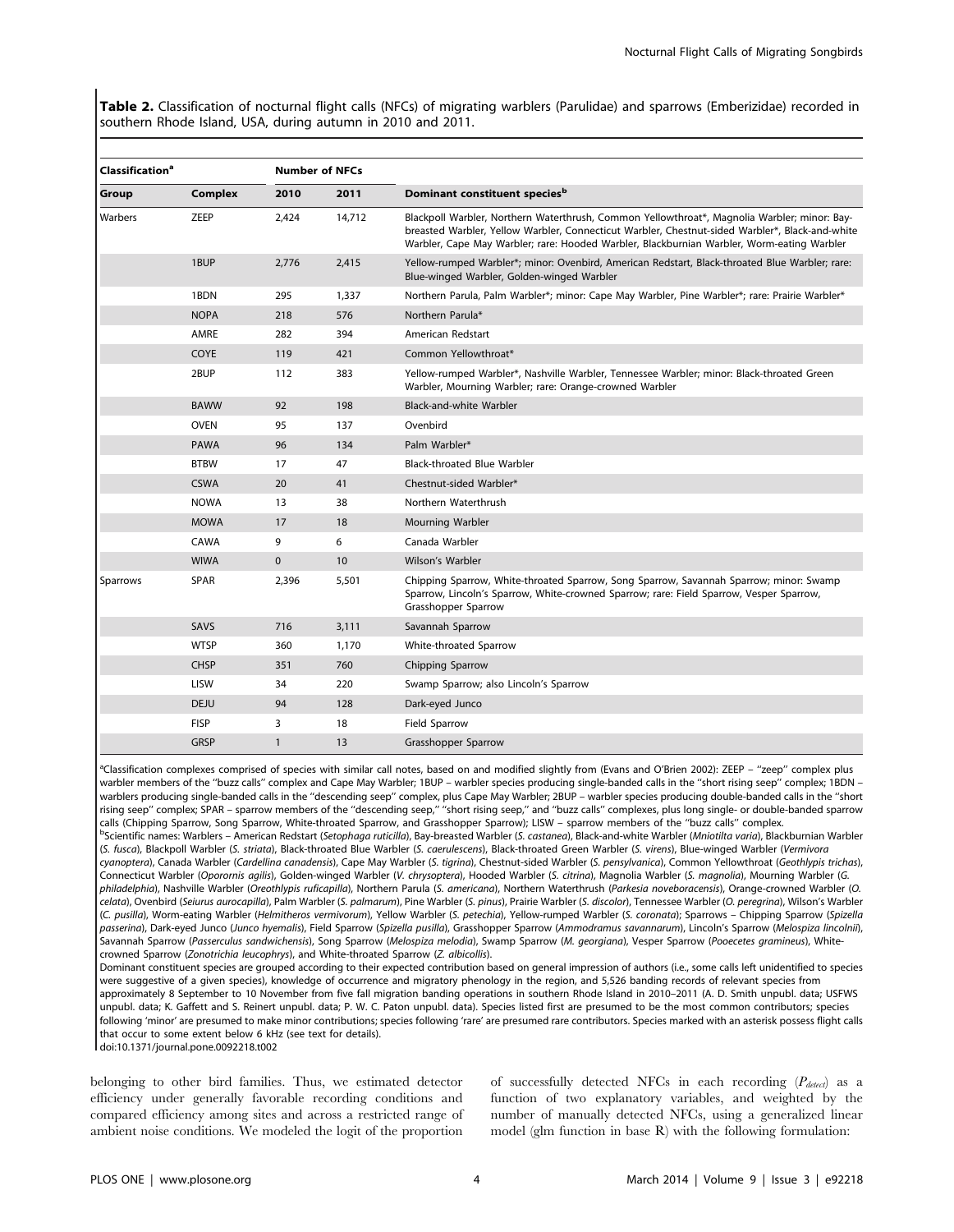$$
logit[P_{detect}] = \beta_0 + \beta_{site}(site) + \beta_{noise}(noise)
$$

where  $\beta_0$  is the intercept and the remaining  $\beta$ s describe their associated explanatory variables. We sampled from all eight sites, so  $\beta_{site}$  comprises seven parameters. The *noise* variable represents the average power (dB) in the 6–11 kHz frequency range in each 10-minute recording.

## Results

We recorded 27,452 warbler and 14,876 sparrow flight calls in 638 microphone nights  $(\sim 7,250 \text{ h of recordings})$  during the fall migrations of 2010–2011 (Table 2). Most warbler NFCs (62%) were classified into a single complex ('ZEEPs'; Table 2) dominated presumably by four species with similar flight calls; several additional species likely are represented in this complex, but to a much lesser extent. Four sparrow species were presumed responsible for nearly all  $(\sim 97\%)$  sparrow NFCs ('SPARs'; Table 2), although a few other species likely are represented (Table 2).

Warblers and sparrows exhibited similar general patterns of NFC detections, but slightly different phenologies (Figures 2 and 3). Generally, NFC detections peaked in late September/early October (warblers) or mid-October (sparrows) and declined through the end of the season (Figure 3), regardless of site, although the data did not justify a curvilinear fit for a few sites (i.e., Figure 3D, F, G). Averaged over the entire migration period, mainland sites (Figure 3A–B) detected nearly five times the warbler NFC detections and nearly nine times the sparrow NFC detections relative to island sites (Figure 3C–H); warbler and sparrow NFC detections were similar between the single nearshore island location (Figure 3C) and Block Island locations (Figure 3D–H).

Warblers exhibited similar intra-night NFC detection patterns regardless of geographic context (Figure 4). Specifically, warbler NFC detections increased sharply in the first few hours after civil sunset and peaked before the middle of the night, then decreased more slowly through civil sunrise. The primary discrepancy



Figure 2. Seasonal variation in warbler and sparrow nocturnal flight call rates. Seasonal variation in the number of nocturnal flight calls (NFCs) detected per active microphone for warblers (white fill) and sparrows (gray fill) during fall migration in (A) 2010 and (B) 2011 at eight coastal sites in southern Rhode Island, USA. doi:10.1371/journal.pone.0092218.g002

among locations was the relatively reduced warbler NFC detections in the last quarter of the night prior to civil sunrise at southern Block Island sites (Figure 4D). Additionally, the non-zero density of NFC detections at civil sunset suggests warbler migration was underway by this time (Figure 4). Compared to warblers, sparrow NFC detections increased more slowly after civil sunset and exhibited a more protracted period of peak activity centered around the middle of the night, roughly 2330 h EST (Figure 4). Again southern Block Island sites were the exception to this general pattern, as sparrow NFC detections was distinctly reduced near civil sunset and sunrise, producing a more pronounced peak of activity near the middle of the night (Figure 4D).

Warbler and sparrow NFC detections increased substantially with wind conditions indicative of recent cold front passage and favorable for coastal migration (Table 3, Figure 5A). Additionally, warbler and sparrow NFC detections decreased with an increasing regional presence of rain (Table 3, Figure 5D). Warbler and sparrow NFC detections increased under cloudier skies (and lower cloud ceilings; Table 3, Figure 5C), but decreased visibility was associated with increased detections only in warblers (Table 3, Figure 5E). NFC detections decreased considerably with increasing wind speeds (Table 3, Figure 5B). Ambient noise only marginally decreased the detection of warbler flight calls and exhibited little association with the detection of sparrow NFCs (Table 3, Figure 5F).

We found little evidence that the efficiency of our automated detector algorithm varied among sites (likelihood ratio test [LRT]:  $\chi^2$  = 9.92, df = 7, P = 0.19) or with background noise in relatively low-noise conditions (LRT:  $\chi^2 = 0.03$ , df = 1, P = 0.86). The automated detector extracted 55–60% (95% confidence interval) of flight calls attributable to warblers and sparrows under reasonably good recording conditions.

## **Discussion**

We used NFC recordings of at least 22 migratory songbirds (14 warbler and 8 sparrow species) during fall migration from multiple sites along mainland and island coasts of Rhode Island to evaluate hypotheses regarding NFC detections. Patterns of warbler and sparrow NFC detections largely supported our expectations that (1) NFC detections were associated positively and strongly with wind profit and negatively with regional precipitation; (2) NFCs increased with reduced visibility for migrants (e.g., increased cloud cover); (3) NFCs decreased with higher wind speeds, presumably due mostly to increased ambient noise; and (4) coastal mainland sites recorded five to nine times more NFCs, on average, than coastal nearshore or offshore island sites. However, we found little evidence that (5) nightly or intra-night patterns of NFCs reflected the well-documented latitudinal patterns of migrant abundance on Block Island.

# Associations of NFC detectability with atmospheric conditions

Atmospheric and ambient conditions can influence the detection rates of NFCs directly by inducing a change in the rate at which migrants call, or indirectly by influencing the number of birds aloft or NFC detectability. Certain atmospheric conditions commonly are associated with increased numbers of birds aloft in north temperate areas (e.g., front passage, wind conditions, and precipitation; [1,2,4]) and increase the likelihood of migrant concentrations along the Atlantic Coast of North America [22,28]. We formulated wind profit to reflect wind conditions favorable for migration in general (i.e., the northerly component that typically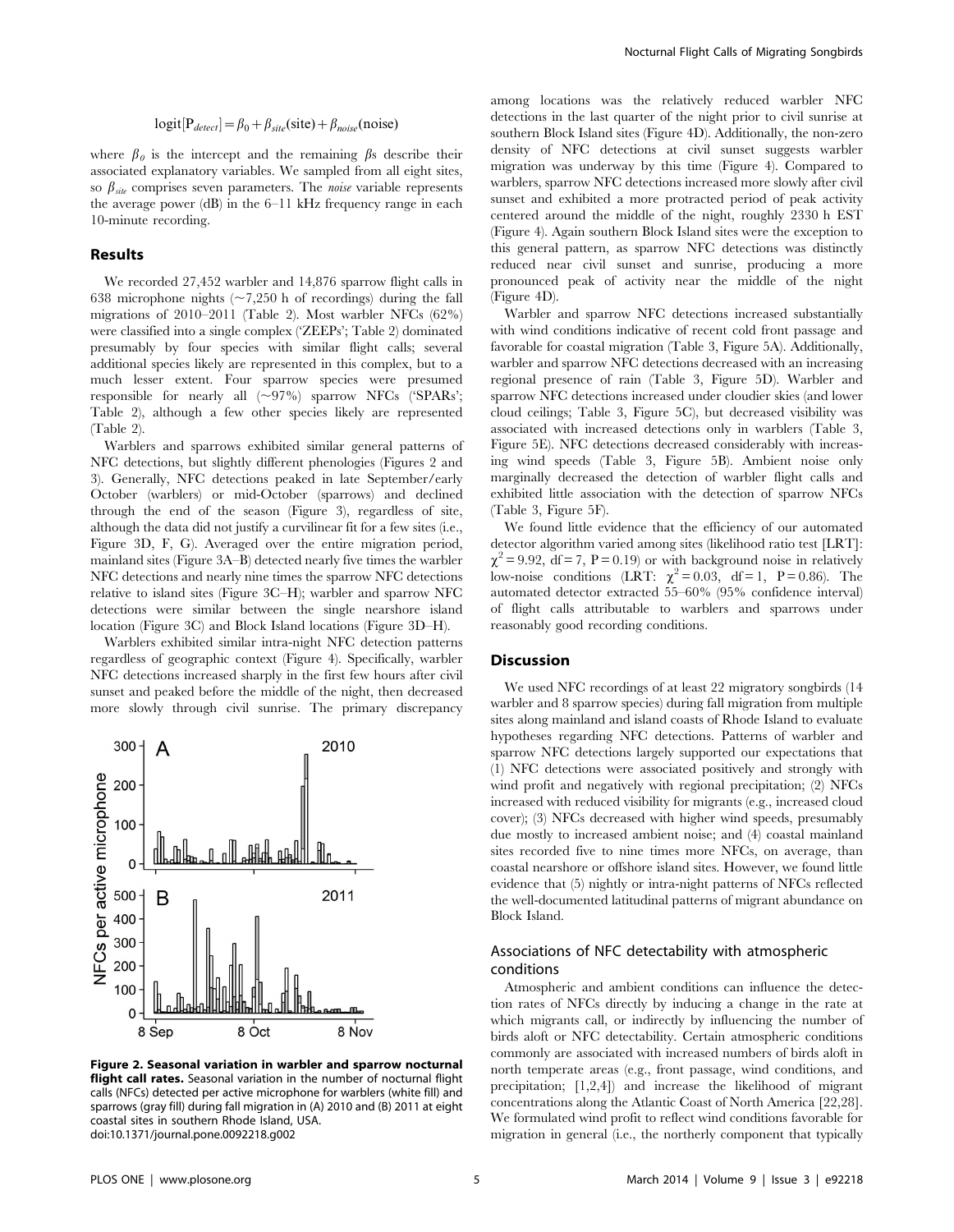

Figure 3. Geographic variation in the seasonal patterns of warbler and sparrow flight calls. Average seasonal pattern in warbler (solid line) and sparrow (dashed line) nocturnal flight call (NFC) detections during fall in 2010 and 2011 at eight coastal sites in southern Rhode Island, USA (see Figure 1): (A–B) two sites on the mainland coast, (C) one on Aquidneck Island, and (D–H) five on Block Island. Seasonal patterns were estimated with generalized additive models; the seasonal trend of the linear predictor (and 95% confidence interval) is illustrated with other variables held at their mean value. All plots share the same vertical scale to facilitate comparisons of NFC detections among locations. Note that each unit change in the linear predictor represents nearly a tripling of NFC detections. doi:10.1371/journal.pone.0092218.g003

follows cold front passage and building high pressure) but also to favor a westerly component more likely to induce a flight path towards the coast and offshore displacement. While northeast and east winds may provide favorable tailwinds to migrating songbirds in our region [2,4], we expected winds from these directions to diminish the concentrating influence of the Atlantic Coast on southbound migrant activity. Consequently, our formulation of wind profit ascribed reduced or negative values to these wind conditions. We suggest the strong association of warbler and sparrow NFC detections with wind profit supports the idea that



Figure 4. Intranight variation in warbler and sparrow nocturnal flight calls. Intranight variation in warbler (solid line) and sparrow (dashed line) nocturnal flight call (NFC) detections in 2010 and 2011 at (A) two coastal locations (sites N and T; see Figure 1) on mainland Rhode Island, (B) a single location on a nearshore island (site S), (C) three locations on northern Block Island (sites K, W, and L), and (D) two locations on southern Block Island (sites P and C). The horizontal axis uses a percentage scale to account for increasing night length throughout the study period, with 50% corresponding to approximately 2330 h EST. The vertical axis (NFC density) is identical among panels to facilitate comparisons of NFC detections; actual density values are omitted for clarity. doi:10.1371/journal.pone.0092218.g004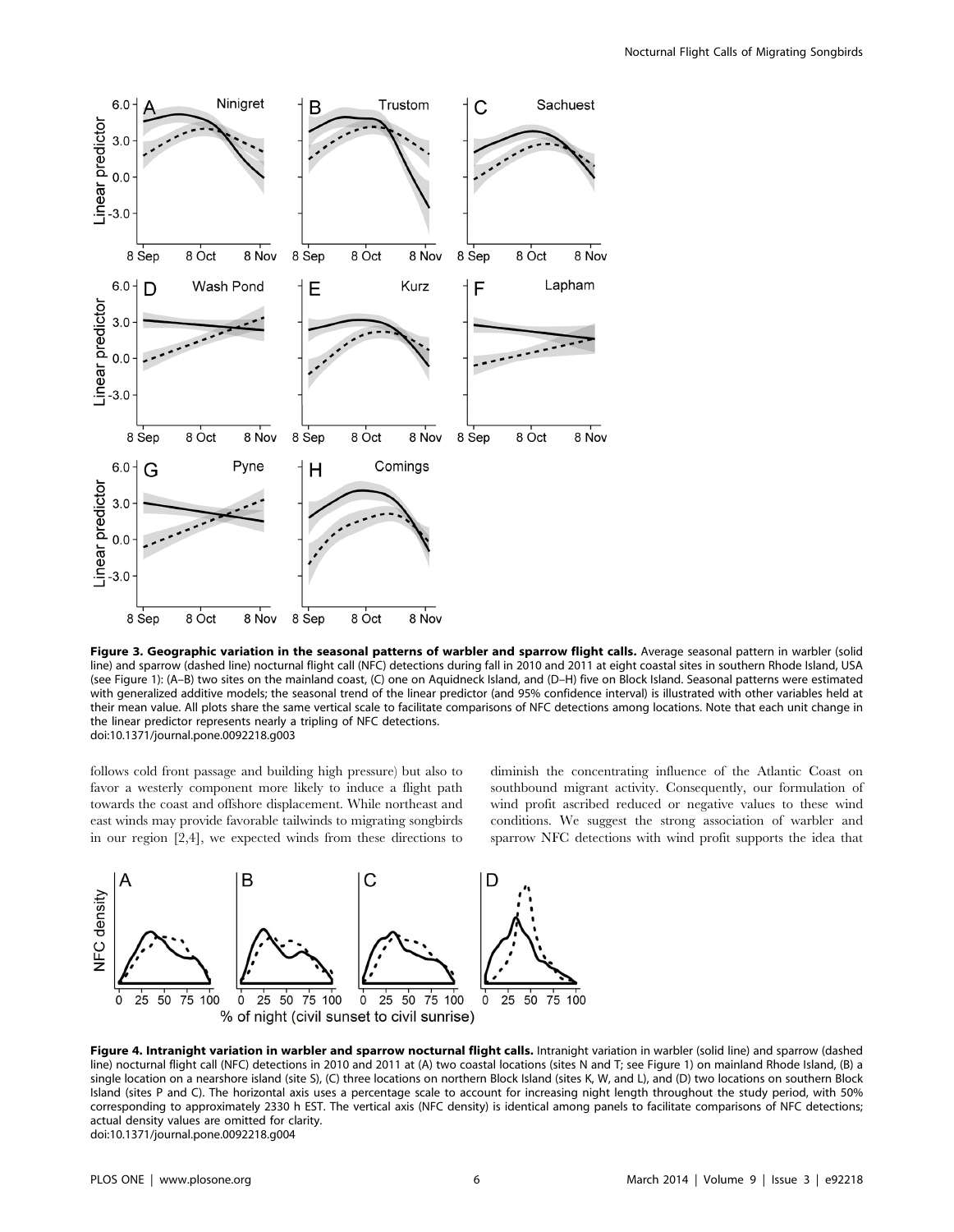Table 3. Relationships between nightly warbler and sparrow nocturnal flight call (NFC) detections and average regional nightly atmospheric or ambient noise conditions estimated via generalized additive models.

|                       |                             | Warblers             |          |         | <b>Sparrows</b>      |          |         |  |
|-----------------------|-----------------------------|----------------------|----------|---------|----------------------|----------|---------|--|
| Variable <sup>a</sup> | <b>Expected association</b> | <b>Estimate (SE)</b> |          | p       | <b>Estimate (SE)</b> |          |         |  |
| Wind profit           | $^{+}$                      | 1.13(0.08)           | 14.99    | < 0.001 | 1.01(0.09)           | 11.31    | < 0.001 |  |
| Wind speed            |                             | $-0.91(0.09)$        | $-10.24$ | < 0.001 | $-1.37(0.10)$        | $-13.57$ | < 0.001 |  |
| Rain                  | $\overline{\phantom{a}}$    | $-0.37(0.09)$        | $-4.08$  | < 0.001 | $-0.47(0.10)$        | $-4.63$  | < 0.001 |  |
| Cloud cover           | $^{+}$                      | 0.40(0.08)           | 4.77     | < 0.001 | 0.24(0.09)           | 2.78     | 0.006   |  |
| Visibility            | -                           | $-0.19(0.07)$        | $-2.66$  | 0.008   | 0.00(0.08)           | 0.03     | 0.97    |  |
| Noise                 | -                           | $-0.16(0.08)$        | $-2.11$  | 0.035   | $-0.07(0.08)$        | $-0.81$  | 0.42    |  |

<sup>a</sup>lnput variables were centered and scaled; thus, exponentiation of parameter estimates provides the average change in NFC detections per standard deviation change of the input variable. Standard deviations of input variables: wind profit (1.91 m/s), wind speed (1.53 m/s), rain (22.57%), cloud cover (35.27%), visibility (1.70 mi), noise (8.28 dB).

**b**603 residual degrees of freedom.

<sup>c</sup>Although the expected associations are one-directional, we report P from the two-sided test to avoid missing large differences in the unexpected direction [72] doi:10.1371/journal.pone.0092218.t003

NFC detections generally reflect the number of birds aloft. We note that in addition to wind profit, several alternatives exist for capturing the multivariate problem of wind assistance, each making different assumptions regarding the behavior of the organism of interest [46].

Unlike wind profit, the extent to which other atmospheric conditions influence NFC detections directly or indirectly is less clear and not likely to be mutually exclusive. Therefore, atmospheric conditions likely complicate the relationship between the number of vocal birds aloft and NFC detections. For example, precipitation is thought to suppress migration [1,2,4], which concurs with the negative association of regional precipitation with NFC detections we documented in this study. However, consistent

precipitation also compromises the detectability of NFCs by increasing the background noise (see below). In contrast, light to moderate precipitation may decrease visibility without hindering migration and thus induce increased calling rates [35,47] or lower flight altitudes [8], thereby increasing detections.

Cloud cover and visibility describe additional conditions under which the influence on NFC detections may be direct or indirect. NFC detections are known to be positively related to increasing cloud cover (or decreasing cloud ceiling, which correlated very strongly with cloud cover in this study) or decreasing visibility (reviewed in [35]; see also [47]). Farnsworth [35] suggested that increased calling rates by individuals under conditions of poor visibility may be adaptive for maintaining contact, avoiding



Figure 5. Warbler and sparrow flight call relationships with atmospheric and ambient conditions. Changes in warbler (solid line) and sparrow (dashed line) nocturnal flight call (NFC) detections during the 2010 and 2011 fall migrations as a function of average regional atmospheric conditions (A–E) and ambient noise (F); associations were estimated with generalized additive models. We illustrate each variable's association (and 95% confidence interval) with the linear predictor of NFC detections when all other variables are at their mean value; we excluded the intercept and site-specific effects from the linear predictor to facilitate the comparison of effect magnitudes among variables. Note that each unit change in the linear predictor represents nearly a tripling of NFC detections. Rug plots illustrate the distribution of the input variables. doi:10.1371/journal.pone.0092218.g005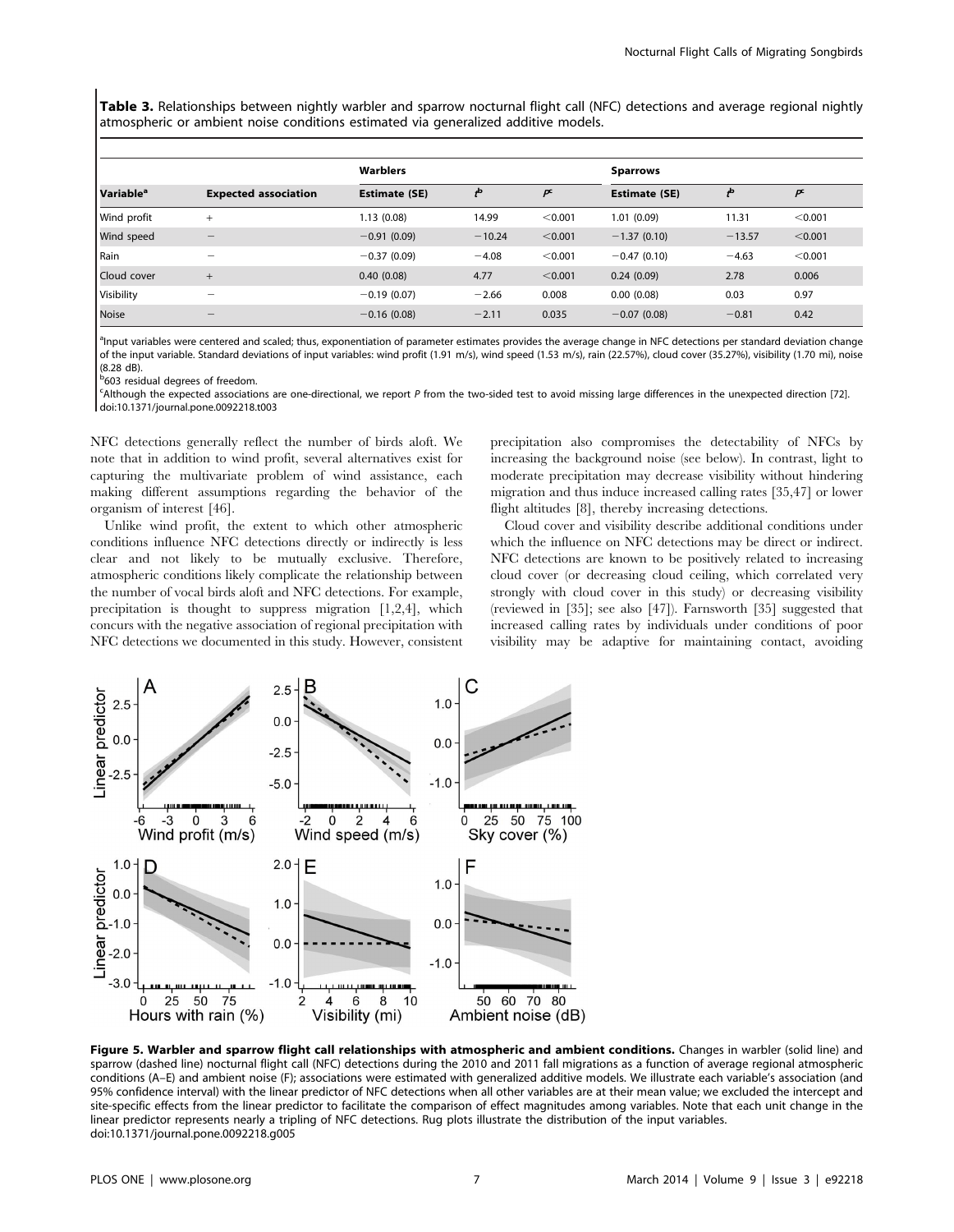collisions, and coordinating migratory behavior, particularly in inexperienced migrants [48]; this hypothesis implies a behaviormodifying influence on calling rates. Its potential pertinence to inexperienced migrants is particularly relevant to this study, as the vast majority of autumnal songbird migrants along the coast are young birds performing their first migration [49–53]. But indirect effects seem equally plausible; poor visibility, cloud cover, and low cloud ceiling may decrease flight altitudes relative to clearer nights, placing more migrants within NFC detection range. Although we documented the expected increase in NFC detections with increasing cloud cover (warblers and sparrows) and decreasing visibility (warblers only), we were unable to distinguish between changes in calling or flight behaviors.

We further expected certain atmospheric and biological conditions to increase background noise and decrease our ability to detect NFCs, and thus associate negatively to NFC detections. Wind and insects comprised the primary sources of noise in this study. Wind speed associated strongly and negatively with NFC detections. The strong correlation between wind speed and background noise measurements at each site  $(r = 0.59, P \le 0.001,$  $df = 622$ ; 'within-site' correlation *sensu* [57]) suggests wind noise importantly reduced the detection of NFCs. Nonetheless, higher wind speeds might also decrease the number of migrants aloft, particularly when opposing the direction of travel [4,54], although high wind conditions may also result in lower flight altitudes [54– 56] and thus possibly increase detectability. We suggest that the negative effect of wind speed reflected primarily an increase in background noise and an associated decrease in the detectability of NFCs more so than a decrease in warbler and sparrow abundance aloft [34]. Insect noise was the primary non-wind source of background noise above 6 kHz. Our manual detector evaluation revealed a clear reduction in NFC detection due to insect noise in some instances (A. D. Smith unpubl. data), but its irregular and ephemeral occurrence made it impractical to quantify on a nightly basis. Insect noise occurred less commonly as the season progressed. While high background noise levels universally impaired NFC detections, intermediate noise levels may have disproportionately discriminated against species that produce calls not contained completely in the frequency range of our detector or less powerful calls, or that fly at higher altitudes. For example, most warbler NFCs occur above 6 kHz, but a few common species produce flight calls that regularly drop below 6 kHz (Table 2). We suggest that these calls were more sensitive to noise levels given our detector settings. In contrast, the NFCs of all sparrow species in this study occur entirely above 6 kHz [30]. This perhaps explains the weak influence of non-wind ambient noise on warbler NFC detection and the apparent lack of such an influence for sparrows.

## NFC detections and coastal context

We recorded warbler and sparrow NFCs in multiple coastal contexts along the Atlantic Coast of the northeastern United States, an important migratory corridor during autumn migration. NFC detections occurred episodically over the fall migration season, similar to migration intensity in the region (e.g., [9,15,17,58]), presumably the result of most migrants coinciding movements with ephemerally favorable conditions [2,4,28,39,59]. Although offshore islands often offer excellent opportunities to observe high densities of migrants [20,37], we expected that most migrants would move over land or near the coast, rather than offshore, and thus would detect more NFCs at mainland sites compared to offshore sites. Indeed, warbler and sparrow NFC detections were considerably higher at our two mainland sites. Radar studies suggest the difference in NFC detections between coastal contexts along the Atlantic Coast reflects migrant

abundance rather than a difference in the calling behavior or flight altitudes of birds, as the bulk of migration intensity occurs along the coast and inland, not over ocean, excluding water crossings from Nova Scotia over the Gulf of Maine [15–17,60]. Furthermore, if patterns of NFC detections reflected changes in calling behavior more so than abundance, we might reasonably expect the opposite pattern (i.e., birds displaced offshore increase calling rates). Flight altitude might play some role in the observed pattern, but the data are scarce and mixed and often complicated by radar peculiarities (see, e.g., [8,21,25]).

There exists a well-documented pattern in 'on-the-ground' migrant densities on Block Island: migrants occur in higher densities on the northern half of the island, where they prepare for reoriented flights to the mainland or subsequent migratory flights [20,37]. Indeed, two migration banding operations on the island ([52]; USFWS unpubl. data) exploit the phenomenon, as have multiple previous studies [61–65]. We thus expected a similar latitudinal pattern in NFC detections among Block Island sites; however, we found little evidence for this pattern (or differences among sites in general), suggesting that concentrations of migrants on the northern half of Block Island result primarily from redistribution after landfall (e.g., [22,24,66,67]). Indeed, regular observation of significant diurnal, northerly movements of migrants on offshore islands following nights of active southerly migration provide evidence of such a redistribution ([20,37]; A. D. Smith pers. obs.).

Migration activity along the Atlantic Coast, as assessed by radar, generally peaks in the few hours following sunset and declines steadily thereafter [9,33,58,60,68]. Comparisons of NFC detections with radar are few but suggest that NFC detections follows a similar pattern ([34]; but see the New York data in [33]) or peak up to a few hours later, usually near or just after the middle of the night [33,69]. Seasonal patterns of intra-night NFC detections in this study (Figure 4) support an apparent delay in peak NFC detections relative to expectations from previous radar work. The patterns also suggest that sparrows migrate, or at least call, slightly later in the night on average than warblers (Figure 4). The intra-night patterns of warbler and sparrow NFC detections were generally consistent for the larger coastal context (i.e., mainland vs. island) and among latitudinal contexts on Block Island, with the possible exception of sparrow NFC detections at southern Block Island sites (Figure 4D). For reasons that remain unclear, the reduced activity near sunrise and sunset at these sites suggests that fewer sparrows are landing and settling on southern Block Island. Finally, rather than comparing seasonal averages of intra-night activity, more detailed work will be necessary to evaluate the variability of the relationship between migrant density and concurrent NFC detections (e.g., [34]).

## NFC species composition

Acoustic monitoring is relatively inexpensive compared to radar, the equipment can be automated, and it provides information not readily obtained from other methodologies, including species composition and phenology information for vocal species and the ability to detect secretive, rare, or species otherwise difficult to survey [70,71]. However, inferring the relative abundances of calling species using patterns of NFCs is complicated because several common species do not regularly vocalize during migration (e.g., flycatchers, vireos, mimids; [30,35,36]) whereas other species regularly vocalize during migration and so may be over-represented in NFC recordings (e.g., Savannah Sparrows; [71]). For example, a comparison of NFC detections at four of our microphone locations with capture rates at active and close  $(<500 \text{ m})$  banding operation suggests that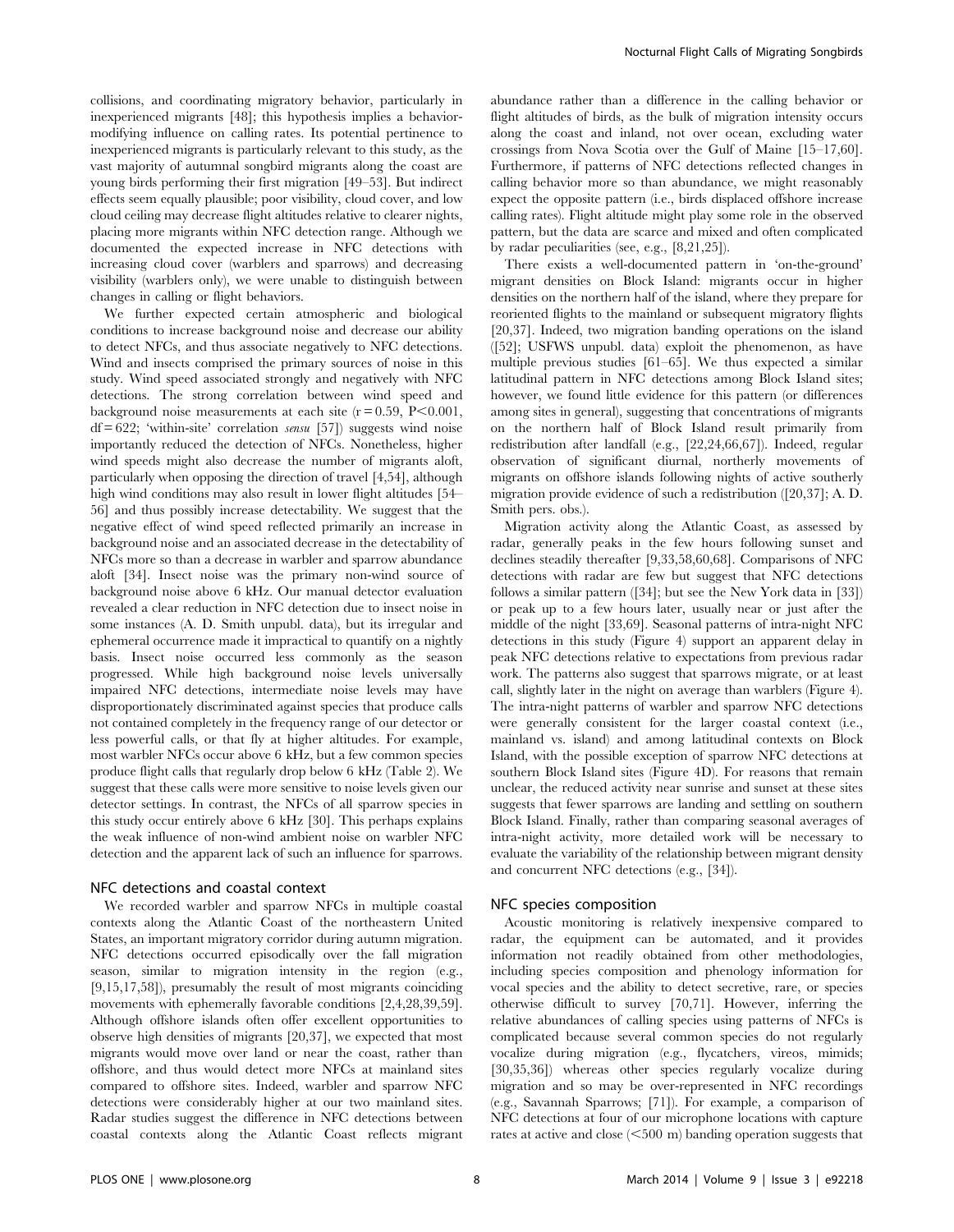Savannah and Chipping Sparrows were likely over-represented in NFC recordings whereas Yellow-rumped Warblers were likely under-represented in NFC recordings. Clearly, inferring the relative abundances of calling species using patterns of NFCs requires more knowledge of calling rates among species [36] and species-specific differences in NFC detection. Despite these potential complications in interpreting NFC data and inferring migration intensity, the acoustic monitoring of NFCs provides a viable and complementary methodology for exploring the spatiotemporal patterns of songbird migration (e.g., [29,71]; see also oldbird.org), as well as evaluating the atmospheric conditions that shape these patterns.

# Acknowledgments

B. Jones assisted in the installation and maintenance of microphones. M. Boyles extracted potential flights calls hidden among many thousands of

## References

- 1. Alerstam T (1990) Bird migration. Cambridge, United Kingdom: Cambridge University Press. 432 p.
- Richardson WJ (1990) Timing of bird migration in relation to weather: updated review. In: Gwinner E, editor.Bird Migration.Berlin: Springer-Verlag. pp. 78– 101.
- 3. Liechti F (2006) Birds: blowin' by the wind? J Ornithol 147: 202–211.
- 4. Richardson WJ (1978) Timing and amount of bird migration in relation to weather: a review. Oikos 30: 224–272.
- 5. Able KP (1973) The role of weather variables and flight direction in determining the magnitude of nocturnal bird migration. Ecology 54: 1031–1041.
- 6. Karlsson H, Nilsson C, Bäckman J, Alerstam T (2011) Nocturnal passerine migration without tailwind assistance. Ibis 153: 485–493.
- 7. Åkesson S (1993) Coastal migration and wind drift compensation in nocturnal passerine migrants. Ornis Scand 24: 87–94.
- 8. Hüppop O, Dierschke J, Exo K-M, Fredrich E, Hill R (2006) Bird migration studies and potential collision risk with offshore wind turbines. Ibis 148: 90–109.
- 9. Gagnon F, Ibarzabal J, Savard JL, Bélisle M, Vaillancourt P (2011) Autumnal patterns of nocturnal passerine migration in the St. Lawrence estuary region, Quebec, Canada: a weather radar study. Can J Zool 89: 31–46.
- 10. Geyr von Schweppenburg HF (1963) Zur terminologie und theorie der leitlinie. J Für Ornithol 104: 191–204.
- 11. Alerstam T (1978) Reoriented bird migration in coastal areas: dispersal to suitable resting grounds? Oikos 30: 405–408.
- 12. Moore FR, Yong W (1991) Evidence of food-based competition among passerine migrants during stopover. Behav Ecol Sociobiol 28: 85–90.
- 13. Åkesson S (1999) Do passerine migrants captured at an inland site perform temporary reverse migration in autumn? Ardea 87: 129–137.
- 14. Kelly JF, DeLay LS, Finch DM, Blem C (2002) Density-dependent mass gain by Wilson's Warblers during stopover. Auk 119: 210–213.
- 15. Drury WH, Keith JA (1962) Radar studies of songbird migration in coastal New England. Ibis 104: 449–489.
- 16. Drury WH, Nisbet ICT (1964) Radar studies of orientation of songbird migrants in southeastern New England. Bird-Band 35: 69–119.
- 17. Richardson WJ (1972) Autumn migration and weather in eastern Canada: a radar study. Am Birds 26: 10–16.
- 18. Ralph CJ (1978) Disorientation and possible fate of young passerine coastal migrants. Bird-Band 49: 237–247.
- 19. Richardson WJ (1978) Reorientation of nocturnal landbird migrants over the Atlantic Ocean near Nova Scotia in autumn. Auk 95: 717–732.
- 20. Able KP (1977) The orientation of passerine nocturnal migrants following offshore drift. Auk 94: 320–330.
- 21. Diehl RH, Larkin RP, Black JE, Moore FR (2003) Radar observations of bird migration over the Great Lakes. Auk 120: 278–290.
- 22. Wiedner DS, Kerlinger P, Sibley DA, Holt P, Hough J, et al. (1992) Visible morning flight of Neotropical landbird migrants at Cape May, New Jersey. Auk 109: 500–510.
- 23. Dunn EH, Nol E (1980) Age-related migratory behavior of warblers. J Field Ornithol 51: 254–269.
- 24. Åkesson S, Karlsson L, Walinder G, Alerstam T (1996) Bimodal orientation and the occurrence of temporary reverse bird migration during autumn in south Scandinavia. Behav Ecol Sociobiol 38: 293–302.
- 25. Bruderer B, Liechti F (1998) Flight behaviour of nocturnally migrating birds in coastal areas: crossing or coasting. J Avian Biol 29: 499–507.
- 26. Fortin D, Liechti F, Bruderer B (1999) Variation in the nocturnal flight behaviour of migratory birds along the northwest coast of the Mediterranean Sea. Ibis 141: 480–488.
- 27. Fitzgerald TM, Taylor PD (2008) Migratory orientation of juvenile yellowrumped warblers (Dendroica coronata) following stopover: sources of variation and the importance of geographic origins. Behav Ecol Sociobiol 62: 1499–1508.

noise files; thank you. A. Farnsworth, B. Evans, and S. Snyder provided useful discussions on avian acoustics during the initial phases of the project. S. Comings and The Nature Conservancy provided accommodations and logistical support on Block Island. Very special thanks to S. Comings and C. and B. Pyne for granting access to their properties for microphone installation. Special thanks to K. Gaffett and S. Reinert of the Block Island Banding Station the Rhode Island National Wildlife Refuge Complex for their contributions of Block Island and southern Rhode Island banding data, respectively.

### Author Contributions

Conceived and designed the experiments: ADS PWCP SRM. Performed the experiments: ADS. Analyzed the data: ADS. Wrote the paper: ADS PWCP SRM.

- Gagnon F, Ibarzabal J, Savard J-PL, Vaillancourt P, Bélisle M, et al. (2011) Weather effects on autumn nocturnal migration of passerines on opposite shores of the St. Lawrence estuary. Auk 128: 99–112.
- 29. Evans WR, Mellinger DK (1999) Monitoring grassland birds in nocturnal migration. Stud Avian Biol 19: 219–229.
- 30. Evans WR, O'Brien M (2002) Flight calls of migratory birds: eastern North American landbirds (CD-ROM).
- 31. La VT (2012) Diurnal and nocturnal birds vocalize at night: a review. Condor 114: 245–257.
- 32. Larkin RP, Evans WR, Diehl RH (2002) Nocturnal flight calls of Dickcissels and doppler radar echoes over south Texas in spring. J Field Ornithol 73: 2–8.
- 33. Farnsworth A, Gauthreaux, Jr SA, Blaricom D van (2004) A comparison of nocturnal call counts of migrating birds and reflectivity measurements on Doppler radar. J Avian Biol 35: 365–369.
- 34. Gagnon F, Bélisle M, Ibarzabal J, Vaillancourt P, Savard J-PL (2010) A comparison between nocturnal aural counts of passerines and radar reflectivity from a Canadian weather surveillance radar. Auk 127: 119–128.
- 35. Farnsworth A (2005) Flight calls and their value for future ornithological studies and conservation research. Auk 122: 733–746.
- 36. Farnsworth A, Russell RW (2007) Monitoring flight calls of migrating birds from an oil platform in the northern Gulf of Mexico. J Field Ornithol 78: 279–289.
- 37. Baird J, Nisbet ICT (1960) Northward fall migration on the Atlantic coast and its relation to offshore drift. Auk 77: 119–149.
- 38. Gauthreaux SA, Belser CG (2006) Effects of artificial night lighting on migrating birds. In: Rich C, Longcore T, editors.Ecological consequences of artificial night lighting.Washington, D.C., USA: Island Press. pp. 67–93.
- 39. Erni B, Liechti F, Underhill LG, Bruderer B (2002) Wind and rain govern the intensity of nocturnal bird migration in Central Europe - a log-linear regression analysis. Ardea 90: 155–166.
- 40. Hastie TJ, Tibshirani RJ (1990) Generalized additive models. CRC Press. 356 p.
- 41. Wood SN (2006) Generalized additive models: an introduction with R. Boca Raton, FL, USA: Chapman and Hall/CRC.
- 42. Wood SN (2011) Fast stable restricted maximum likelihood and marginal likelihood estimation of semiparametric generalized linear models. J R Stat Soc Ser B Stat Methodol 73: 3–36.
- 43. R Development Core Team (2011) R: a language and environment for statistical computing. Vienna, Austria: R Foundation for Statistical Computing. Available: [http://www.R-project.org/.](http://www.R-project.org/)
- 44. Schielzeth H (2010) Simple means to improve the interpretability of regression coefficients. Methods Ecol Evol 1: 103–113.
- 45. Harrell FE (2001) Regression modeling strategies: with applications to linear models, logistic regression, and survival analysis. New York: Springer.
- 46. Kemp MU, Shamoun-Baranes J, van Loon EE, McLaren JD, Dokter AM, et al. (2012) Quantifying flow-assistance and implications for movement research. Theor Biol 308: 56-67
- 47. Hüppop O, Hilgerloh G (2012) Flight call rates of migrating thrushes: effects of wind conditions, humidity and time of day at an illuminated offshore platform. J Avian Biol 43: 85–90.
- 48. Simons AM (2004) Many wrongs: the advantage of group navigation. Trends Ecol Evol 19: 453–455.
- 49. Baird J, Bagg AM, Nisbet ICT, Robbins CS (1959) Operation Recovery: report on mist-netting along the Atlantic Coast in 1958. Bird-Band 30: 143–171.
- 50. Ralph CJ (1981) Age ratios and their possible use in determining autumn routes of passerine migrants. Wilson Bull 93: 164–188.
- 51. Morris SR, Holmes DW, Richmond ME (1996) A ten-year study of the stopover patterns of migratory passerines during fall migration on Appledore Island, Maine. Condor 98: 395–409.
- 52. Reinert SE, Lapham E, Gaffett K (2002) Landbird migration on Block Island: community composition and conservation implications for an island stopover